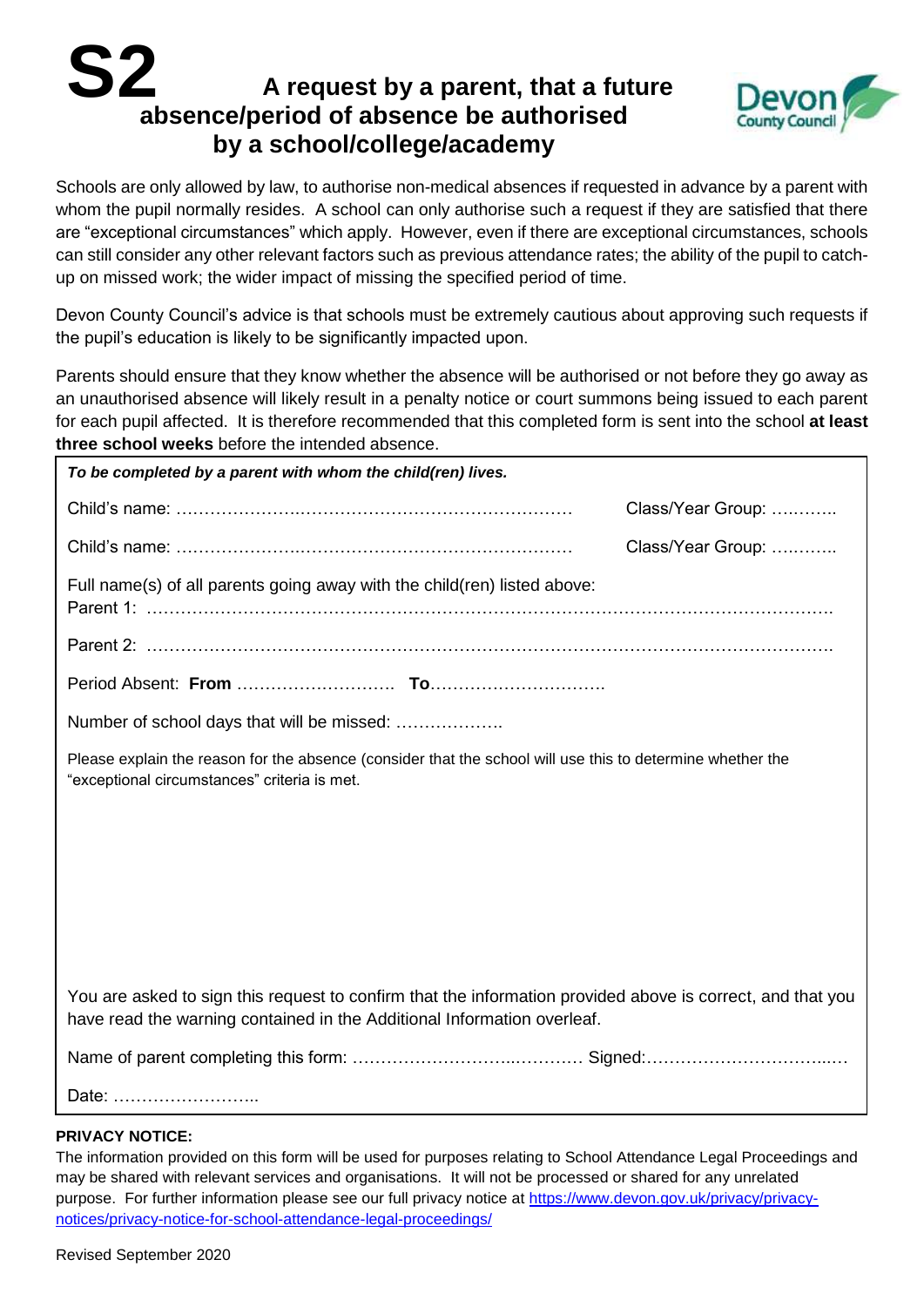| For school use. To be completed by a member of staff so authorised                   |                                                                                                                                                        |                                                |  |
|--------------------------------------------------------------------------------------|--------------------------------------------------------------------------------------------------------------------------------------------------------|------------------------------------------------|--|
|                                                                                      |                                                                                                                                                        |                                                |  |
| <b>Pupils current attendance rate:</b><br>. %                                        |                                                                                                                                                        |                                                |  |
| Number of unauthorised absences in last 6 months:                                    |                                                                                                                                                        |                                                |  |
|                                                                                      | Absence authorised – the school authorises the above absence as requested, satisfied<br>that exceptional circumstances apply to this specific request. |                                                |  |
|                                                                                      | Absence unauthorised – the school is unable to authorise the absences specified<br>overleaf.                                                           |                                                |  |
| If request is unauthorised, the main reason(s) are: (please tick all/any that apply) |                                                                                                                                                        |                                                |  |
| $\Box$                                                                               | Circumstances not deemed to be exceptional                                                                                                             | $\Box$ Current attendance rate is low          |  |
| □                                                                                    | The period covered by this request (length)                                                                                                            | $\Box$ Number of unauthorised absences is high |  |
| □                                                                                    | The time of the school year                                                                                                                            | Other (please specify)<br>$\Box$               |  |
|                                                                                      |                                                                                                                                                        |                                                |  |
|                                                                                      |                                                                                                                                                        |                                                |  |
|                                                                                      |                                                                                                                                                        |                                                |  |
|                                                                                      |                                                                                                                                                        |                                                |  |
|                                                                                      |                                                                                                                                                        |                                                |  |

## **Additional information for parents.**

If this request is unauthorised by the school, a penalty notice may be issued by Devon County Council. A penalty notice offers a parent the opportunity of dealing with a potential offence without going to court, by paying a penalty. If parents can't afford to pay, or for any other reason do not take the offer of paying the notice within a set time, then the case will proceed to a magistrates court. The provision of penalty notices is set by Regulations and the amount of the penalty, timeframe for payment or payment method are not able to be varied by Devon County Council.

**Parents should note that only one penalty notice per parent per child will normally be issued within a two year period**. Any second 'offence' within a two year period will be referred straight to court.

### **PRIVACY NOTICE:**

The information provided on this form will be used for purposes relating to School Attendance Legal Proceedings and may be shared with relevant services and organisations. It will not be processed or shared for any unrelated purpose. For further information please see our full privacy notice at [https://www.devon.gov.uk/privacy/privacy](https://www.devon.gov.uk/privacy/privacy-notices/privacy-notice-for-school-attendance-legal-proceedings/)[notices/privacy-notice-for-school-attendance-legal-proceedings/](https://www.devon.gov.uk/privacy/privacy-notices/privacy-notice-for-school-attendance-legal-proceedings/)